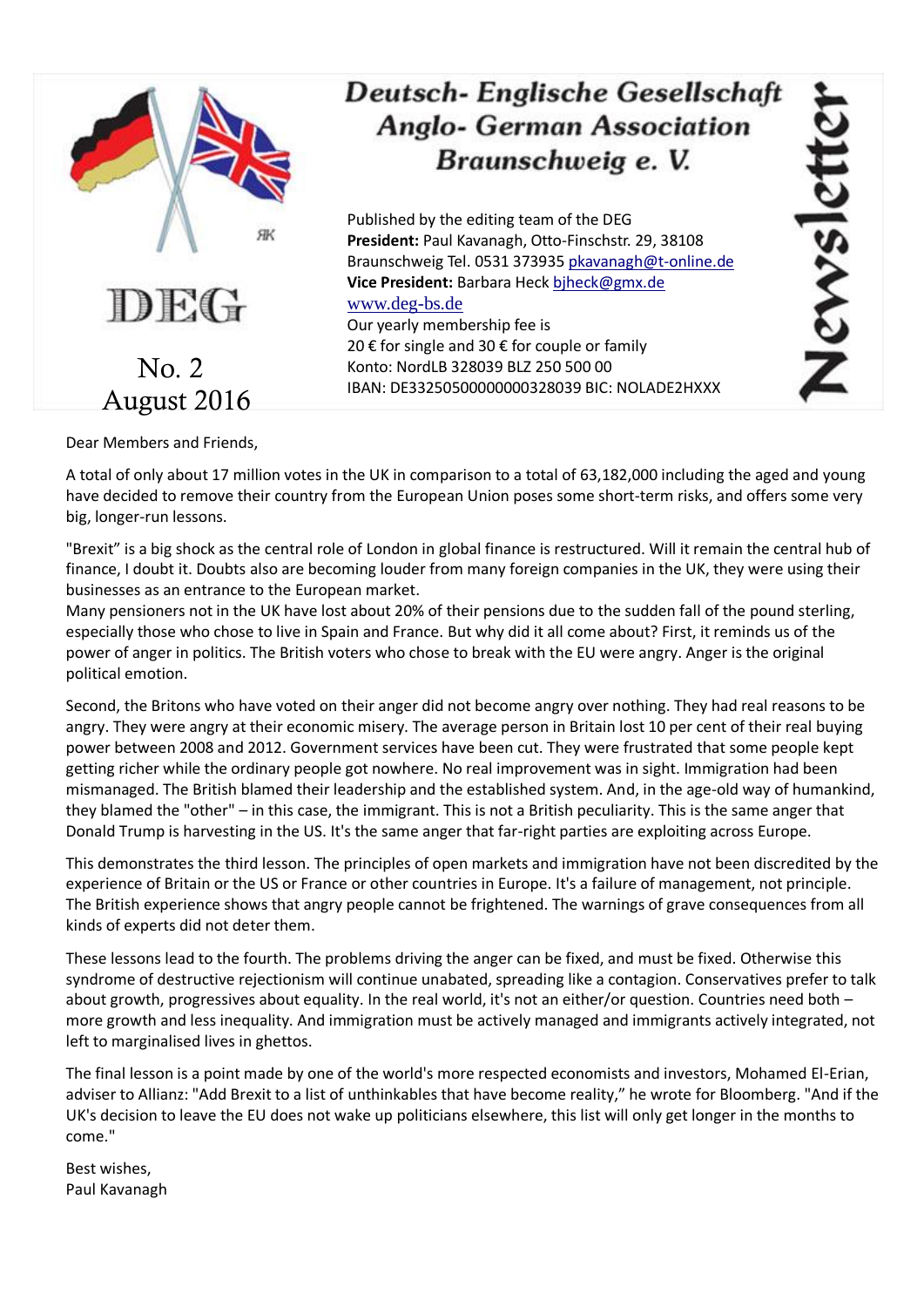A day to remember warm and sunny as it always should be in when Carmen and Ingo hold their relaxed biannual summer garden party in the height of June which turned out to be one of the best days of the year. We were invited to the residence of Carmen and Ingo Röttger in a small village to the south of Wolfenbüttel, the invitation was followed by about 50 guests, who also created a wonderful buffet which was set up in the majestic hall of the

exemplary old manor house. After a short speech, held by the lady of the house Carmen, the buffet was opened to a toast to our host and hostess. The Pims with ginger ale and a shot of champagne just melted on our tongues and made the tasty food just like poetry. This year Viking chess was on the menu as a game in the



spacious garden. The youngest player was 3 years old, the others a little longer in the tooth. I have never



seen so many excited people throwing batons across the lawn, sometimes even running after them. Even if the rules of the game were taken very lightly everybody had great fun although only one team can win.

*∞∞∞∞∞∞∞∞∞∞∞∞∞∞∞∞∞∞∞∞∞∞∞∞∞∞∞∞∞∞∞∞∞∞∞∞*

To support the DEG and its activities, please consider joining us by becoming a member, if you have not already done so. You can ask any of our Committee members for a Membership Form or download it [here,](http://www.deg-bs.de/deutsch/mitgliedschaft/) print it out, fill it in and then hand it in. We appreciate your support. If you would like to receive our Newsletter please let us have your email address and you will be added to our mailing list.

## **Programme – August - December 2016**

**Saturday, 6th August:** Excursion to Hamburg to the British Flair Event at the Hamburg Polo Club in Klein Flottbek (Details have already been sent separately).

**Thursday, 18th August:** Jörg Bischoff from Bischoffs Teeladen, Braunschweig will present his "world of teas" – different types, different methods of preparation and different regions where tea is produced. This talk will be in German.

**Thursday, 25th August, 9.00 p.m.:** Lichtparcours '16 - Light Art Exhibition – Amadeo Miller will give a guided walking tour. Starting point, entrance Steinberger Parkhotel, Nimes Str. 2, ending at the Schlossplatz. Duration: ca. 2 hours. A torch may be useful.

**Thursday, 8th September:** IWA-BS (International Women's Association Braunschweig). Approaching their 10<sup>th</sup> Anniversary, Marianne Wandt and Maria Isabel Cáceres Guerrero will introduce us to this multilingual Association which is run by women to help women and their families settle in and around Braunschweig.

**Thursday, 22nd September:** Peterborough - The rejected wife of Henry VIII, Catherine of Aragon found her last place of rest here - briefly accompanied by Mary Queen of Scots. The Cathedral surmounts the modest market town in Eastern Anglia. Elisabeth Kwan will take you along on a historic journey through this ancient building and its surrounds.

**Saturday, 1st October:** We will be hosting guests from Bath. A separate invitation will follow later.

**Thursday, 27th October:** Tracing "Outlander"- Scotland Then and Today. Inspired by the TV drama series "Outlander", Katrin Landsmann will present a photoshow of her trip to Scotland. She will trace the characters in places such as Inverness and Fort William, combining scenes from the series with her own pictures taken during her trip.

**Thursday, 10th November:** "The Art of Overland Biking - Germany to China" - Roswitha Söchtig, for some people "crazy" and for others a "hero", will recount her adventurous, self-organized travels by bike from Braunschweig to Beijing.

**Thursday 24th November:** Visit Beamish Town - Beamish is a living, working museum, set in 300 acres of beautiful Durham countryside. Costumed folk bring to life the Town, Pit Village, Home Farm and Pockerley Old Hall. Discover what life was like in North East England in the 1820s, 1910s and 1940s.

**Thursday, 15th December:** Christmas Party – Same procedure as every year!

Meetings take place at the AWO-Haus, Frankfurter Strasse 18, 38122 Braunschweig, unless otherwise stated. Doors open at 7.30 p.m. (19.30) with the main topic at 8.00 p.m. Topic may be changed due to unforeseen circumstances.